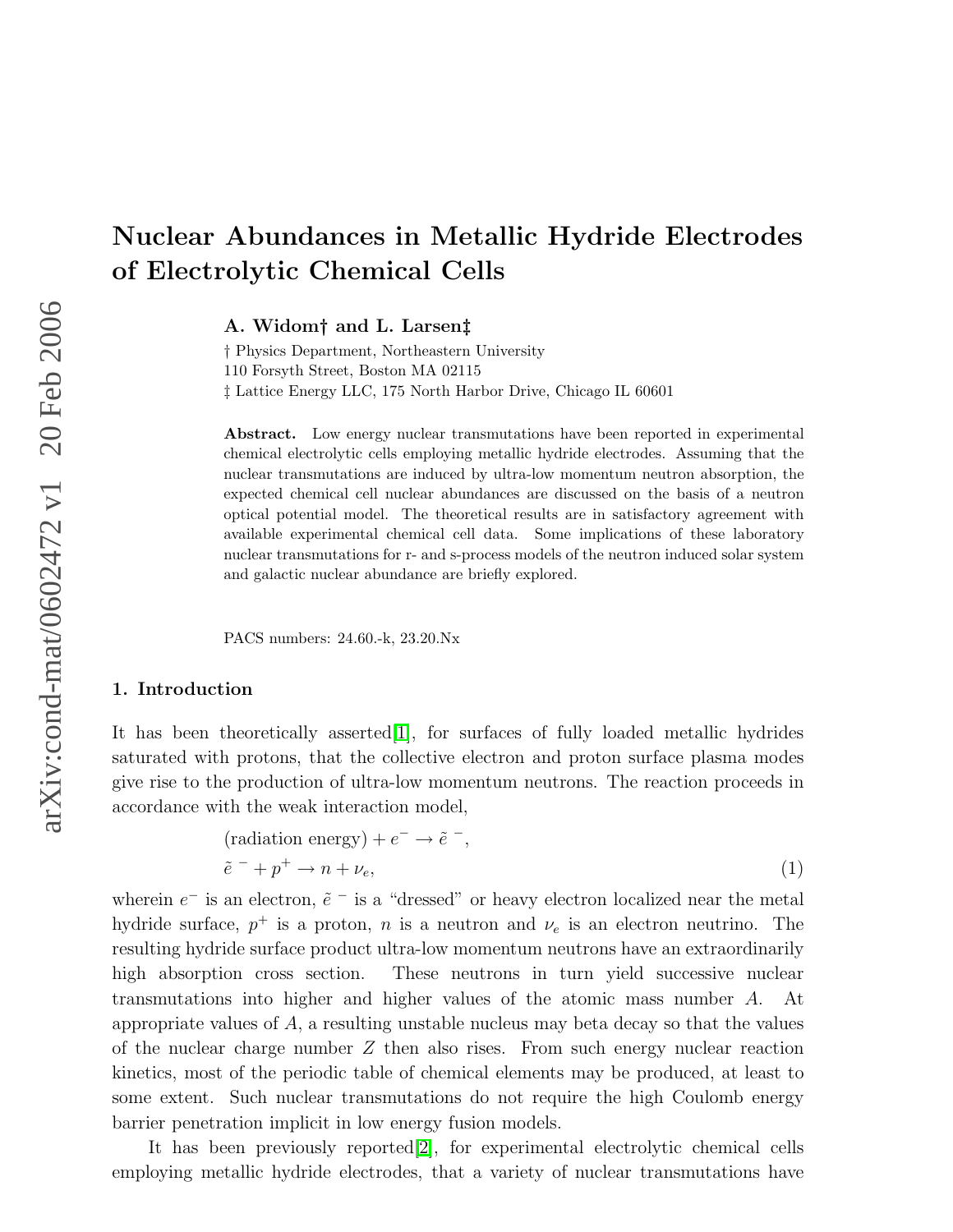indeed been observed and that the resulting abundances of various nuclei have been reliably measured. Our purpose is to describe the experimental abundances of nuclear transmutations in strongly driven electro-chemical cells in terms of theoretical ultra-low momentum neutron absorption cross sections.

In Sec[.2,](#page-1-0) a simple neutron optical potential model for a spherical well is reviewed and the complex scattering lengths for describing the ultra-low momentum neutron absorption cross sections are derived[\[3\]](#page-5-2). In Sec[.3,](#page-2-0) we discuss the experimental distribution in atomic mass number A of the low energy nuclear reaction products measured in laboratory chemical cells[\[4\]](#page-5-3). Very remarkably, the product yield in a chemical cell is in some ways qualitatively similar to nuclear abundances found in our local solar system and galaxy[\[5\]](#page-5-4). The local maxima and minima in these abundances are strongly correlated to the local maxima and minima in the ultra-low momentum neutron absorption cross sections. This strong similarity serves as an indicator of the potential importance of ultra-low energy neutrons in nuclear reaction kinetics as briefly discussed in the concluding Sec[.4.](#page-4-0)

### <span id="page-1-0"></span>2. Optical Potential Theory

<span id="page-1-2"></span>Let us consider the following *optical potential model* for the effective (added to a nucleus) neutron amplitude  $\psi(\mathbf{r})$ . The complex potential probed by the neutron has the form of a spherical well. The well radius for a given atomic mass number A is modeled by

$$
R = aA^{1/3}
$$
 wherein  $a = 1.2 \times 10^{-13}$  cm. (2)

In detail, we assume a complex spherical step potential well

$$
U(r < R) = -\left(V + \frac{i\hbar\Gamma}{2}\right),
$$
  
 
$$
U(r > R) = 0.
$$
 (3)

From the Scrödinger equation for the neutron amplitude

$$
\left(-\frac{\hbar^2}{2M}\Delta + U(r)\right)\psi(\mathbf{r}) = E\psi(\mathbf{r}) = \frac{\hbar^2 k^2}{2M}\psi(\mathbf{r}),\tag{4}
$$

one finds the scattering amplitude  $\mathcal{F}(k, \theta)$ ,

$$
\psi(\mathbf{r}) \to e^{ikz} + \mathcal{F}(k,\theta)\frac{e^{ikr}}{r} + \dots \text{ as } r \to \infty,
$$
\n(5)

and thereby the total neutron cross section

$$
\sigma(k) = \frac{4\pi}{k} \Im m \mathcal{F}(k, 0). \tag{6}
$$

<span id="page-1-1"></span>In the ultra-low momentum limit, one may compute the neutron scattering strength

$$
f(A) = \lim_{k \to 0} \left( \frac{k \sigma(k)}{4 \pi a} \right) = \lim_{k \to 0} \left( \frac{\Im m \mathcal{F}(k, 0)}{a} \right). \tag{7}
$$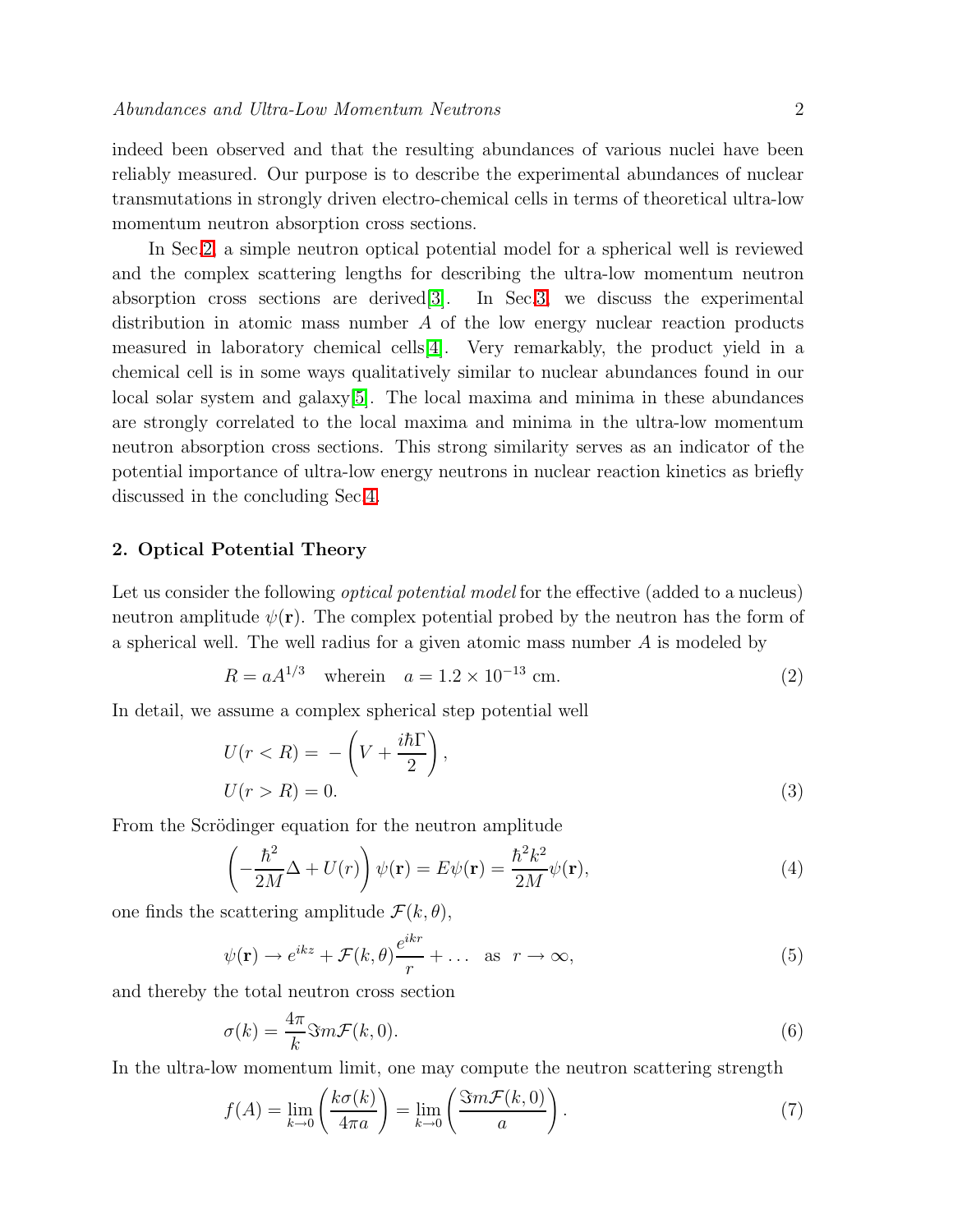

<span id="page-2-1"></span>**Figure 1.** In the ultra-low momentum limit  $k \to 0$ , the total cross section is given by  $\sigma(k, A) = (4\pi a/k)f(A)$ . The scattering strength  $f(A)$  is plotted as function of atomic mass number A.

The exact analytic form of the limiting Eq.[\(7\)](#page-1-1) is given by

$$
f(A) = \Im m \left\{ \frac{\tan (zA^{1/3})}{z} \right\},\,
$$
  

$$
\frac{\hbar z}{a} = \sqrt{2M \left(V + i\frac{\hbar \Gamma}{2}\right)}.
$$
 (8)

Employing this optical potential model with  $z = 3.5 + 0.05i$ , the total neutron cross section in the long wavelength limit may be analytically computed,

$$
\sigma(k, A) = \left(\frac{4\pi a}{k}\right) f(A) \quad \text{as} \quad k \to 0,
$$
\n(9)

as plotted in Fig[.1.](#page-2-1) The peaks in the neutron cross section correspond to comfortably fitting the neutron wave within the spherical model optical potential wells of the nuclei. The well radius R varies with A in accordance with Eq.[\(2\)](#page-1-2).

While the model solved above refers the absorption of one neutron by one spherical nucleus, when the model is applied an ultra-low momentum neutron in a condensed matter electrode of a chemical cell, the very long neutron wave length spans many nuclei. This gives rise to collective quantum coherent effects in the neutron-nuclei interaction.

# <span id="page-2-0"></span>3. Nuclear Reactions in a Chemical Cell

The following experimental nuclear transmutations have been previously reported using light water solutions of one Molar  $Li_2SO_4$  in electrolytic cells. Small plastic microspheres were coated with thin films of Nickel which were then employed to construct electrodes. The granular thin film structure of the electrodes allowed for large effective surface areas for the nickel hydride. If there exists sufficiently large flux of protons moving through the nickel and if the surface of the nickel hydride film is saturated with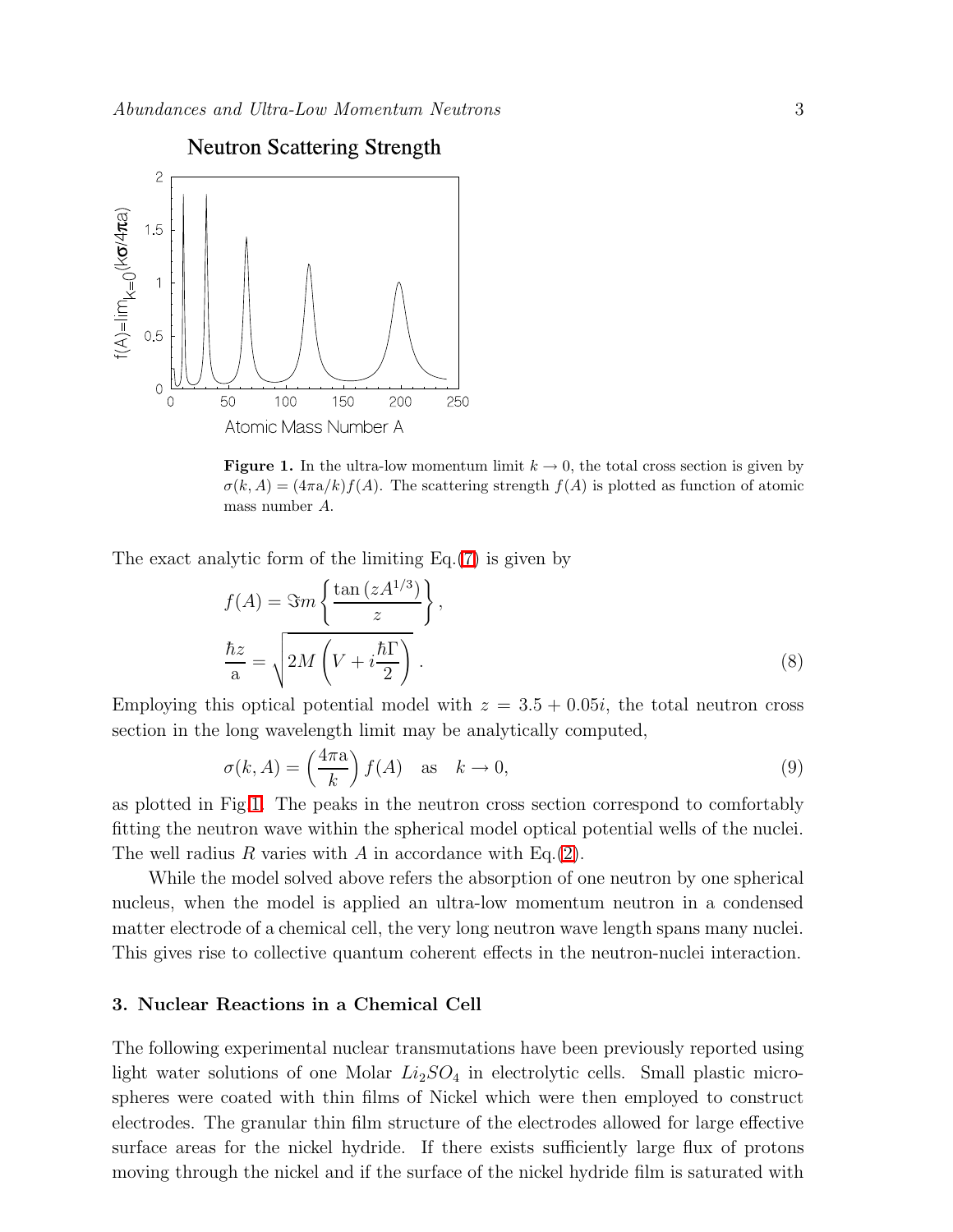

<span id="page-3-0"></span>Figure 2. Shown is the experimental yield  $Y$  in parts per million Nickel electrode atoms of nuclear transmutation products during a moderately productive run. The experimental points were produced employing chemical electrolytic cells with a Nickel hydride cathode. Points exactly on the A-axis are those below detectable experimental resolution. Also plotted is a smooth theoretical curve of  $8 \times f(A)$  which is proportional to the neutron absorption cross section.



<span id="page-3-1"></span>**Figure 3.** Shown is the experimental yield  $\nu$  measured in transmutation events per second per cubic centimeter of Nickel electrode during a very productive run. The experimental points were produced employing chemical electrolytic cells with a Nickel hydride cathode. Points exactly on the A-axis are those below experimental resolution. Also plotted is a smooth theoretical curve of  $4 \times f(A)$  which is proportional to the neutron absorption cross section.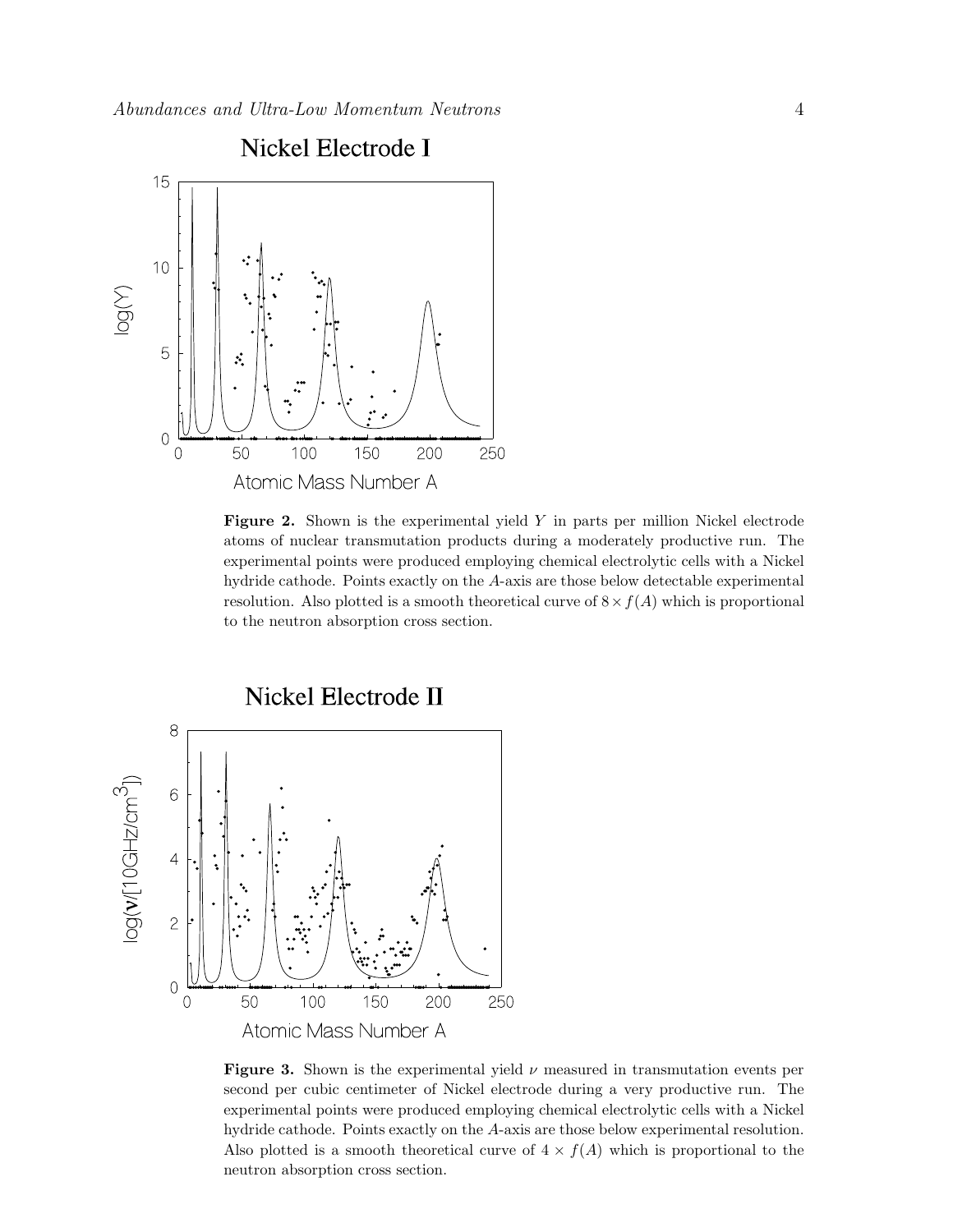hydrogen atoms and thereby protons, then nuclear transmutations could be measured to take place with a yield that is plotted as functions of A. The magnitude of the transmuted nuclear yields varies from one experimental run to to another. The variations will depend on the isotopic composition of the metallic hydride cathode and anode, various ions found in solution and the nano-scale uniformity of the electrode fabrication processes. However, the distribution of the yields versus atomic number appear to be understandable in terms of the total cross sections for neutron absorption in the ultralow momentum limit, i.e. in terms of the above calculated neutron scattering strength.

In Fig[.2,](#page-3-0) we plot the reported transmutation yield versus atomic mass number for a moderately productive run[\[6\]](#page-5-5) employing a Nickel cathode and compare the observed shape of the yield function and the shape of the ultra-low momentum neutron scattering strength. In Fig[.3](#page-3-1) we plot the reported transmutation yield versus atomic mass number for a very productive run[\[7\]](#page-5-6) employing a Nickel cathode and again compare the observed shape of the yield function and the shape of the ultra-low momentum neutron scattering strength. Similar experimental results[\[2\]](#page-5-1)[\[4\]](#page-5-3)[\[6\]](#page-5-5)[\[7\]](#page-5-6) have been found employing titanium hydride, palladium hydride, and layered Pd-Ni metallic hydride electrodes. In all such experimental runs, the agreement between the multi-peak transmutation yields and the neutron scattering strength is quite satisfactory.

# <span id="page-4-0"></span>4. Conclusions

Let us conclude with some comments on the nature of the peaks in the theoretical neutron scattering strengths shown in Fig[.1.](#page-2-1) In varying the atomic mass number A, we are in reality varying the radius  $R = aA^{1/3}$  of the optical potential well. When the neutron wavelength within the well reaches resonance with the radius of the well[\[8\]](#page-5-7) a peak appears in the scattering strength. If we associate resonant couplings with the ability of the neutron to be virtually trapped in a region neighboring the nucleus, then for intervals of atomic mass numbers about and under the resonant peaks we would expect to obtain neutron halo nuclei<sup>[\[9\]](#page-5-8)</sup>[\[10\]](#page-5-9). The spherical optical potential well<sup>[\[11\]](#page-5-10)</sup> predicts the halo nuclei stability valleys[\[12\]](#page-5-11) and thus the peaks in observed nuclear transmutation abundances. Finally, the neutrons yielding the abundances in our local solar system and galaxy have often been previously assumed to arise entirely from stellar nucleosynthetic processes and supernova explosions. However, such assumptions may presently be regarded as suspect [\[13\]](#page-5-12) [\[14\]](#page-5-13). It appears entirely possible that ultralow momentum neutron absorption may have an important role to play in the nuclear abundances not only in chemical cells but also in our local solar system and galaxy.